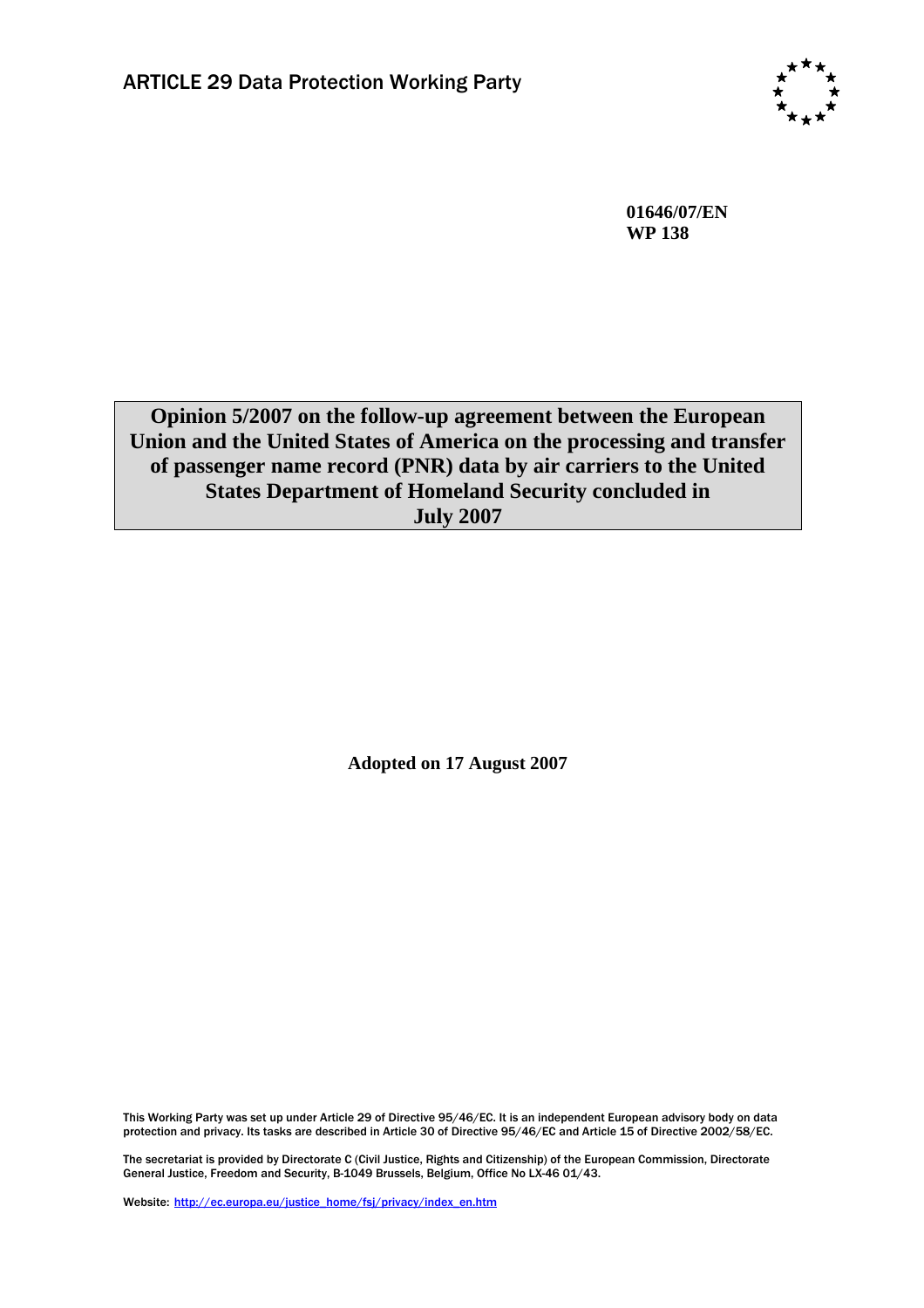# Executive summary

This opinion aims to analyse the impact on fundamental rights and freedoms and in particular the passengers' right to privacy of the new and third agreement on the transfer of passenger name record (PNR) data to the US Department of Homeland Security (DHS).

The fact that a new long-term agreement has been reached provides for a legal basis for the transfer of passenger data. The Working Party has always supported the fight against international terrorism and international organised crime, and considers it necessary and legitimate. However, any limitation of the fundamental rights and freedoms of individuals, including the right to privacy and data protection, has to be well justified and has to strike the right balance between demands for the protection of public safety and other public interests, such as the privacy rights of individuals. The Working Party is not convinced the agreement succeeds in striking this right balance.

The data protection related issues of the new agreement as analysed in this opinion can be summarised by the following two findings.

1 In general, the safeguards provided for under the previous agreement have been markedly weakened.

2 The new agreement leaves open serious questions and shortcomings, and contains too many emergency exceptions.

As to point 1:

- a The number of transferable data elements has been increased and includes information on third parties other than the data subject.
- b The filtering of sensitive data continues to be done by DHS even with a "push" system.
- c DHS may now use sensitive data in exceptional cases, which was excluded by the previous agreement.
- d Onward transfers to domestic and foreign agencies are easier and no longer subject to the same data protection safeguards.
- e The retention period has been extended to at least fifteen years and might be even longer.
- f The mechanism for joint review does not mention the involvement of independent data protection authorities.

As to point 2:

- a The safeguards contained in the agreement and in the DHS letter are not formulated in a precise way and leave open for too many exceptions, that can be used under the exclusive discretion of the authorities of the United States.
- b The purposes for which the data can be transferred, including the broad exceptions to these purposes, are not sufficiently specified and are wider than those recognised by data protection standards.
- c The transition from 'pull' to 'push' is finally foreseen for 1 January 2008, but it remains unclear if and under what conditions this new method of transfer will eventually be worked out.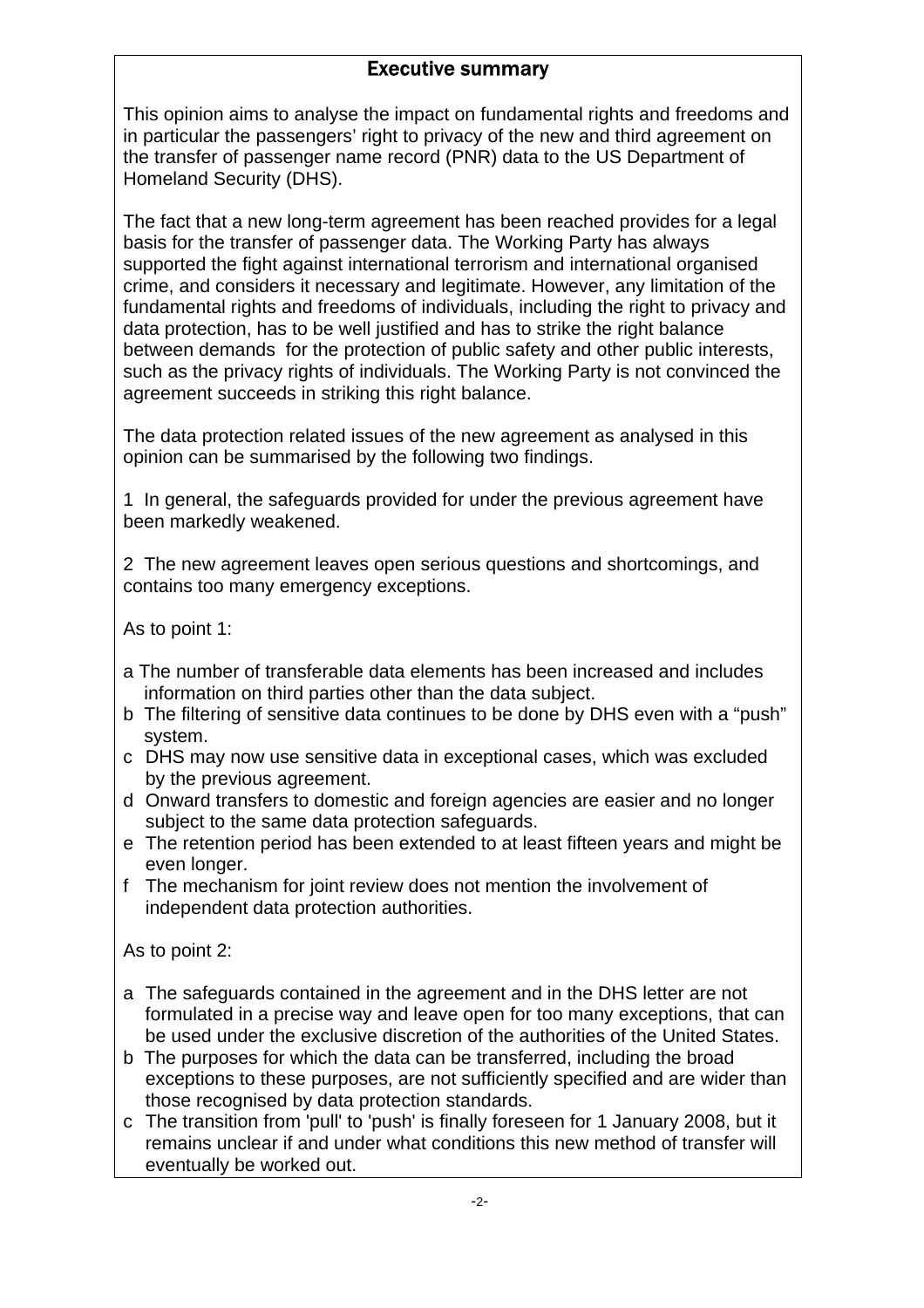- d It remains unclear how DHS, allowed in exceptional cases to retrieve data other than those listed, may access such data after the transition from a "pull" to a "push" system.
- e It remains unclear when and under what circumstances a joint review will take place.
- f The agreement does not foresee any mechanism aimed at resolving disputes, leaving it up to the contracting parties. This is particularly relevant for a joint review.
- g The data regime of onward transfers by third agencies to other units is unclear.
- h It is unclear what the effects of the provisions on reciprocity mean for the level of data protection in any EU PNR regime.
- i The agreement runs the risk that that any change in US legislation might unilaterally affect the level of data protection as foreseen in the new PNR agreement.

The Working Party is dissatisfied that the opportunity to have adopted a more balanced approach based upon real need has been missed. While there has been much comment on the new agreement, the Working Party would have wished for a different outcome of the EU-US negotiations and feels that the new agreement does not strike the right balance to uphold the fundamental rights of citizens as regards data protection.

Since a number of elements of the agreement remain unclear, the Working Party will be seeking written clarification from the Commission on the following.

- The scope of the agreement: to which airlines does it apply?
- The circumstances under which the data can be used for purposes other than those mentioned under (1), (2) and (3) of Art. I of the DHS letter.
- How exceptional "pull" will work, including how control will be exercised over these exceptional powers in the jurisdiction of the EU.
- Assurances that the deadline which is now set for 1 January 2008 will not be postponed again, for example, due to discussions on requirements.
- The 13 airlines that, according to Article VIII of the DHS letter, already push the data and what requirements they are subject to.
- When and how the review process will be prepared and carried out.
- Art. 5 of the new agreement and Article IX of the DHS letter (on reciprocity), containing an ambiguous statement about the US side's expectations.

The Working Party regrets also not being consulted or asked for advice on the data protection elements of the agreement, especially given its role as an official EU data protection advisory body, and given the lack of an equivalent framework or group for third pillar activities. It regrets this fact all the more as the members of the Working Party are the supervisory authorities as regards data protection compliance by the air carriers, which will need to implement the agreement in close co-operation with the EU data protection authorities.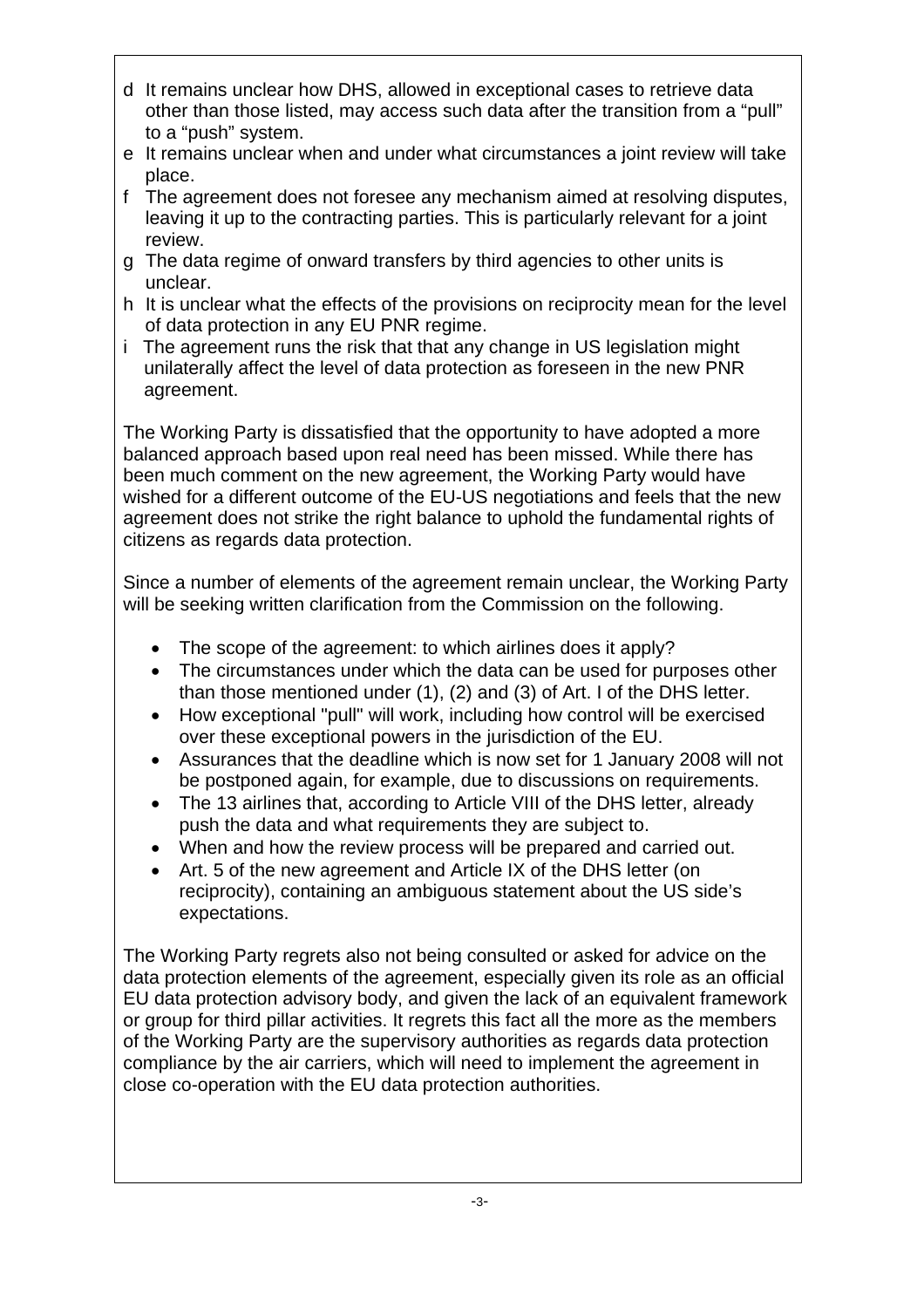The Working Party would like to continue its constructive relationship with the Council of the European Union and the European Commission, particularly as regards implementing this new agreement. In particular, the Working Party expects to be involved in the preparation and the actual carrying out of the joint review. It also expects to be involved in any discussions as to the definition of sensitive data and other follow-up activities.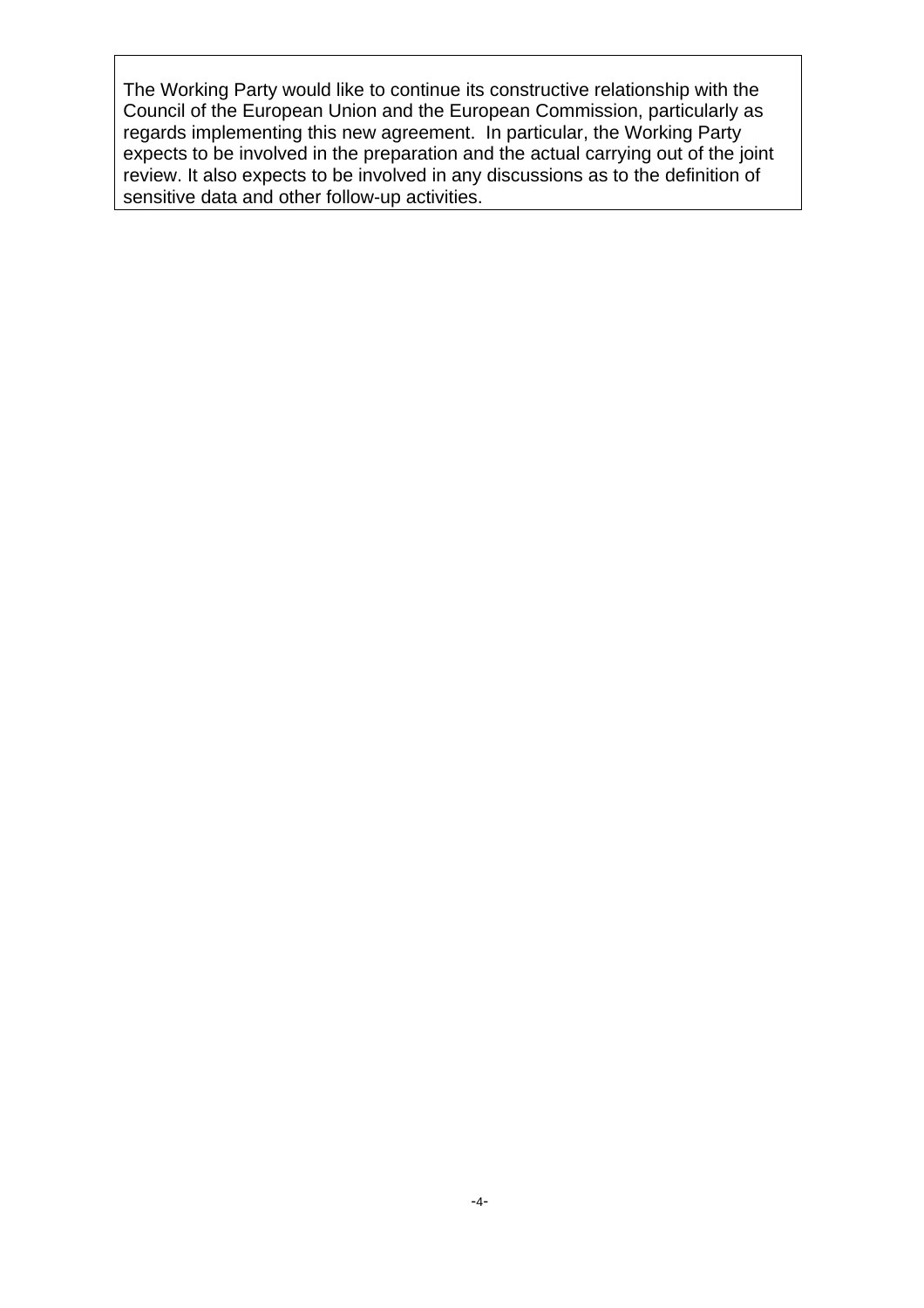# **OPINION 5/2007 OF THE WORKING PARTY ON THE PROTECTION OF INDIVIDUALS WITH REGARD TO THE PROCESSING OF PERSONAL DATA**

## **on the agreement between the European Union and the United States of America on the processing and transfer of passenger name record (PNR) data by air carriers to the United States Department of Homeland Security concluded in July 2007**

## **I Introduction**

#### **The new agreement**

In July  $2007<sup>1</sup>$  the European Union concluded a follow-up agreement with the United States of America on the transfer of passenger name record (PNR) data and their processing by the United States Department of Homeland Security (DHS), replacing the previous PNR interim agreement with the United States of 19 October 2006 which expired on 31 July 2007.

Pending the agreement's entry into force in the EU Member States, it will apply provisionally as of its date of signature and will expire on the date of a mutually concluded superseding agreement and in any event no later than seven years after signing the agreement.

The agreement intends to provide legal certainty to air carriers operating flights to and from the United States of America, passengers, and data protection authorities of the EU Member States by replacing the interim agreement of October 2006 between the European Union and the US. This interim agreement had been reached following the European Court of Justice ruling of 30 May 2006 annulling the Council Decision 2004/496/EC of 17 May 2004 (on the approval by the European Community of an agreement on the processing and transfer of PNR data by air carriers to the US Customs and Border Protection (CBP)), as well as the Commission Decision 2004/535/EC of 14 May 2004 (the so-called adequacy decision), on the ground of an incorrect legal basis.

The new arrangement consists of the following elements.

- The agreement signed by both parties
- A letter by DHS (DHS letter) giving assurances on the way it intends to protect PNR data
- A reply letter from the EU acknowledging receipt of the assurances and confirming that on the basis of the assurances it considers the level of protection of PNR data in the US as adequate.

### **The context**

 $\overline{a}$ 

The Working Party acknowledges that a new, long-term agreement has been reached, so providing for a legal basis for the transfer of passenger data. It also appreciates the efforts

<sup>&</sup>lt;sup>1</sup> The agreement was signed on 23 July by the EU and on 26 July 2007 by the US and can be found at the following address[: http://www.dhs.gov/xnews/releases/pr\\_1185470531857.shtm](http://www.dhs.gov/xnews/releases/pr_1185470531857.shtm) The Agreement has also been published in the Official Journal of 4 August (OJ L 204, 4.8.2007, p.18) <http://eur-lex.europa.eu/JOHtml.do?uri=OJ:L:2007:204:SOM:EN:HTML>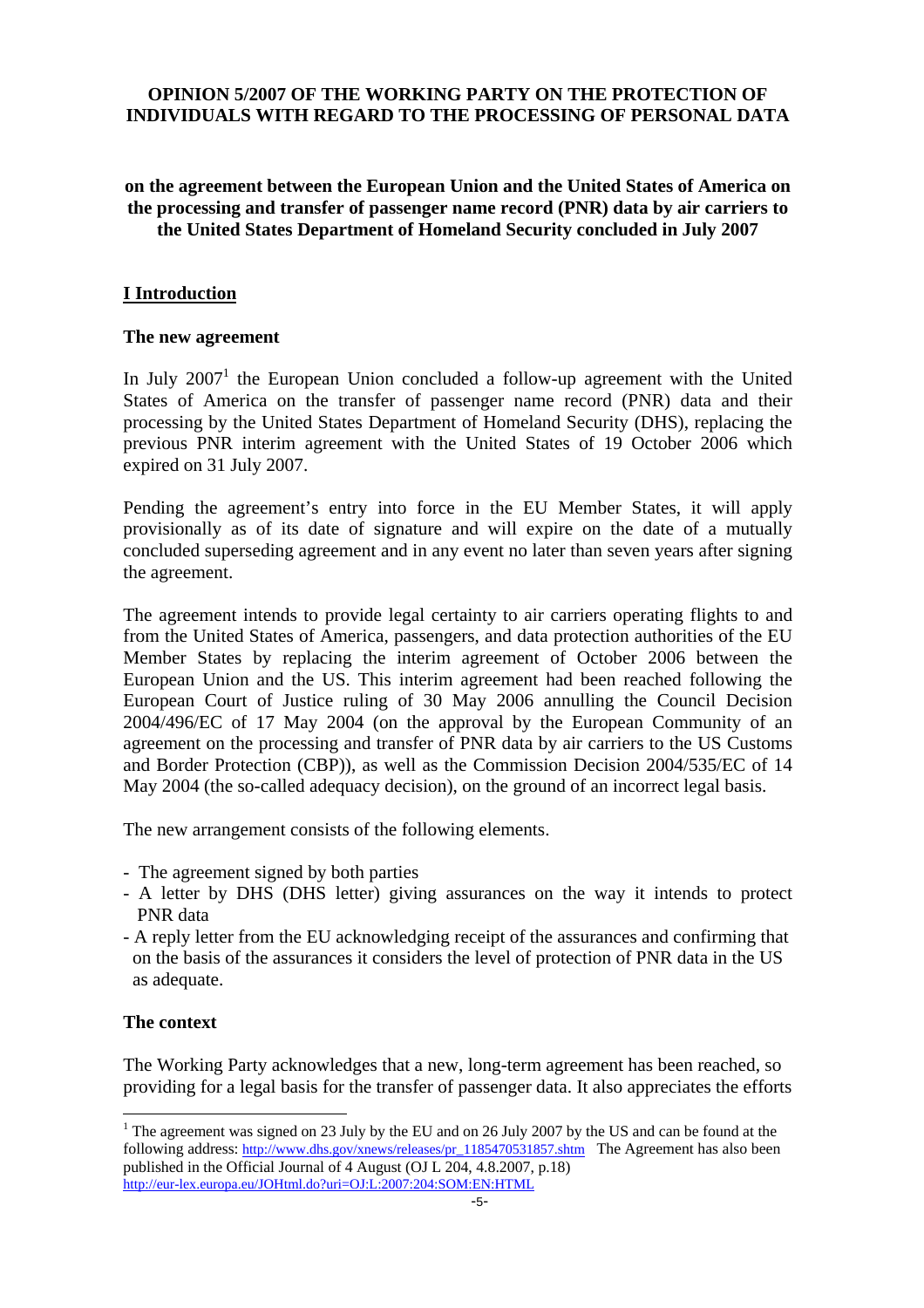of the EU negotiators in securing any agreement and avoiding a legal lacuna in the face of US reluctance.

The Working Party considers that it is its duty to express its view on privacy matters related to the transmission of personal data to US authorities given that passengers, policy makers and data protection authorities need to be aware of the current level of data protection ensured in the new agreement. Also, PNR data are initially collected and then transmitted by airlines, for whom the national data protection authorities are the supervisory authorities.

The Working Party has always supported the fight against international terrorism and international organised crime. It considers this fight necessary and legitimate. It acknowledges that personal data can be a valuable tool, but is of the view that the collection and processing of passenger data alone may not be able to defeat this phenomenon and that all other available means should be exploited as well to increase security and ensure safe and efficient air travel.

Every year millions of passengers cross the Atlantic, and the number of travellers is expected to increase rapidly following the conclusion of the Open Skies Agreement. Air carriers collect and use passenger data for their own business purposes, and it has to be stressed again that in the fight against terrorism and related crime, respect for fundamental rights and freedom of individuals including the right to privacy and data protection must be ensured and is not negotiable.

Any limitation of such rights and freedoms must be well justified and has to strike the right balance between demands for the protection of public safety and other public interests, such as the privacy rights of individuals. Any unjustified and disproportionate general surveillance by a third country would not be compatible with human dignity and the right to privacy.

In this context, the new long-term agreement has to be measured against the fundamental principles of data protection, such as the principle of proportionality, the principle of data minimisation, the controller's responsibility and the data subjects' rights to information and redress, to come to a proper assessment of the level of data protection provided for by the agreement.

#### **Assessment by the Art. 29 Working Party**

 $\overline{a}$ 

This opinion by the Working Party, which comprises the independent EU Data Protection Commissioners, aims to carefully analyse the level of data protection of the new long-term agreement by comparing its provisions with those of the previous arrangements in light of recognised data protection standards, such as those in Directive  $95/46/EC^2$  and in Convention 108 of the Council of Europe,<sup>3</sup> and the opinions adopted previously by the Working Party on this issue. This opinion intends also to provide an assessment of the privacy implications for passengers flying to and from the United States.

 $<sup>2</sup>$  Directive 95/46/EC of the European Parliament and of the Council of 24 October 1995 on the protection of</sup> individuals with regard to the processing of personal data and on the free movement of such data

<sup>&</sup>lt;sup>3</sup> Convention for the Protection of Individuals with regard to Automatic Processing of Personal Data adopted in Strasbourg on January 28<sup>th</sup>, 1981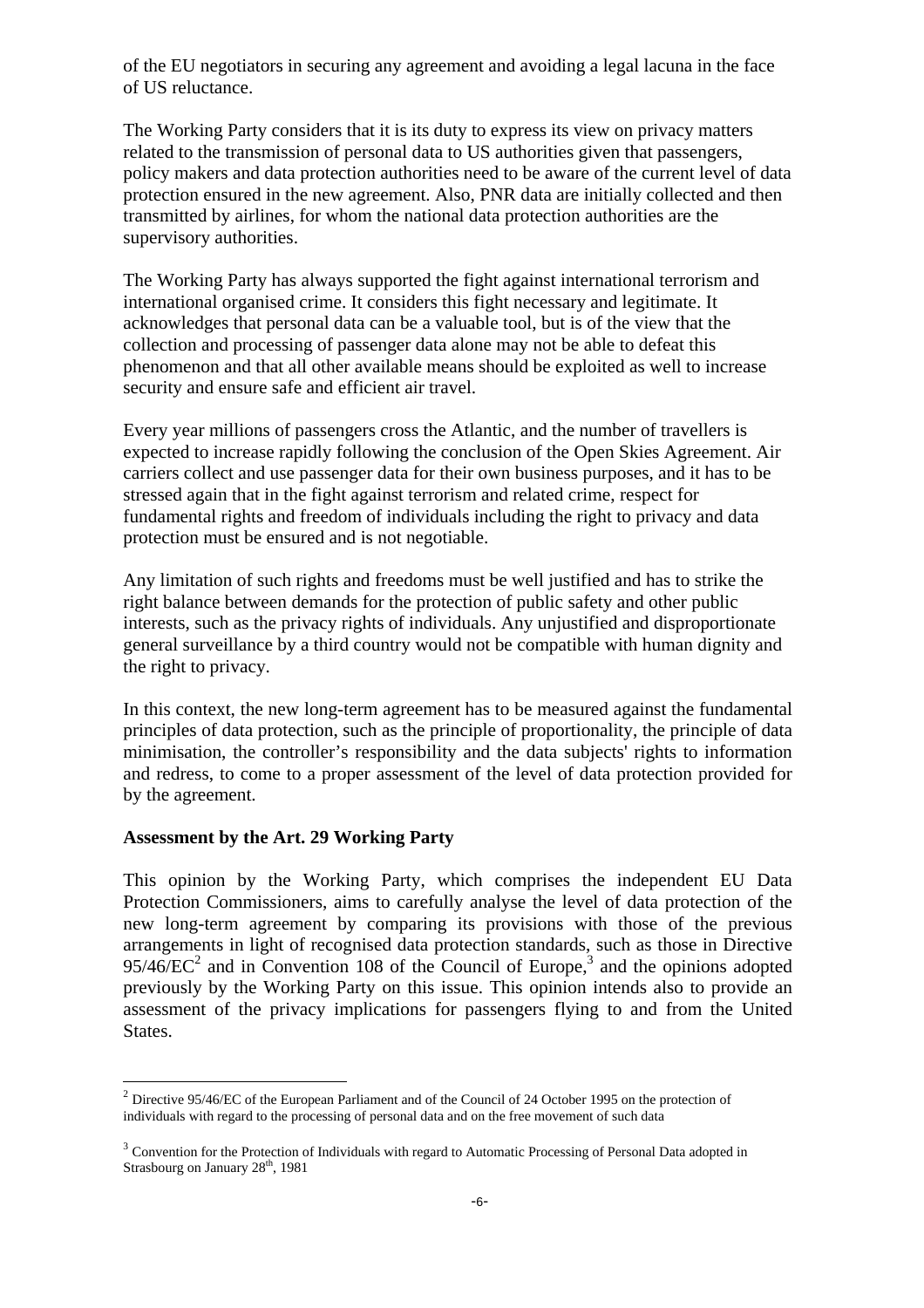Unlike the previous arrangements, the new PNR agreement does not refer to the so-called undertakings, given by CBP in May 2004, rendering them obsolete now. Although those undertakings were by legal definition a unilateral commitment by the US, they were actually the result of lengthy and complicated negotiations aimed at reaching an adequate level of data protection for the use of PNR data on which the European Commission based its so-called adequacy decision 2004/535/EC. The Working Party adopted a number of opinions during and after these negotiations as to the level of data protection.<sup>4</sup> Now the new agreement and in particular the DHS letter provide so-called assurances aimed at providing data protection safeguards for the use of EU passenger data. These assurances thus replace the undertakings.

This opinion will, therefore, also thoroughly compare the safeguards of the DHS letter with the undertakings of 2004 and draw conclusions as to their privacy standard.

## **II The new PNR agreement**

### **1 Scope and legal nature**

The new agreement states that it applies to airlines operating to and from the US. It is not clear whether this includes, for example, airlines operating from a third country who transit through the EU. It is not clear where the limits are of EU jurisdiction. Is it the processing operation or the data controller who is based in the EU? The agreement does not solve these issues and the Working Party expects the European Commission to provide written clarification on these points.

According to Article 1, the agreement and the DHS letter are binding on both parties. Both the agreement and letter will be published in the Official Journal of the EU (Lversion). It is, however, not clear whether the DHS letter will be published in the US Federal Register. If the US does not comply with the agreement, the EU can terminate the agreement under Article 8. The agreement and the letter do not apply directly to private parties, such as airlines or citizens. The agreement applies in Member States subject to provisions of national law.

### **2 Purpose limitation**

 $\overline{a}$ 

The new long-term PNR agreement consists of a number of recitals and 9 articles and regulates the transfer of PNR data by air carriers to the US Department of Homeland Security. The purposes for these transfers are laid down in the recitals: the prevention and fight against terrorism and transnational crime. The DHS letter further explains: preventing and combating (1) terrorism and related crimes; (2) other serious crimes, including organised crime, that are transnational in nature; and (3) flight from warrants or custody for crimes described above.

The purposes mentioned in the new agreement are the same as those in the previous interim agreement. There are no definitions given as to the meaning of terrorism-related crime and serious crimes including organised crimes that are transnational in nature leaving it open to interpretation.

The Working Party still considers this purpose limitation too broad and would have preferred clearer definitions of terrorism-related crime and serious crimes.

<sup>4</sup> WP 78 adopted on 13 June 2003, WP 87 adopted on 29 January 2004, WP 95 adopted on 22 June 2004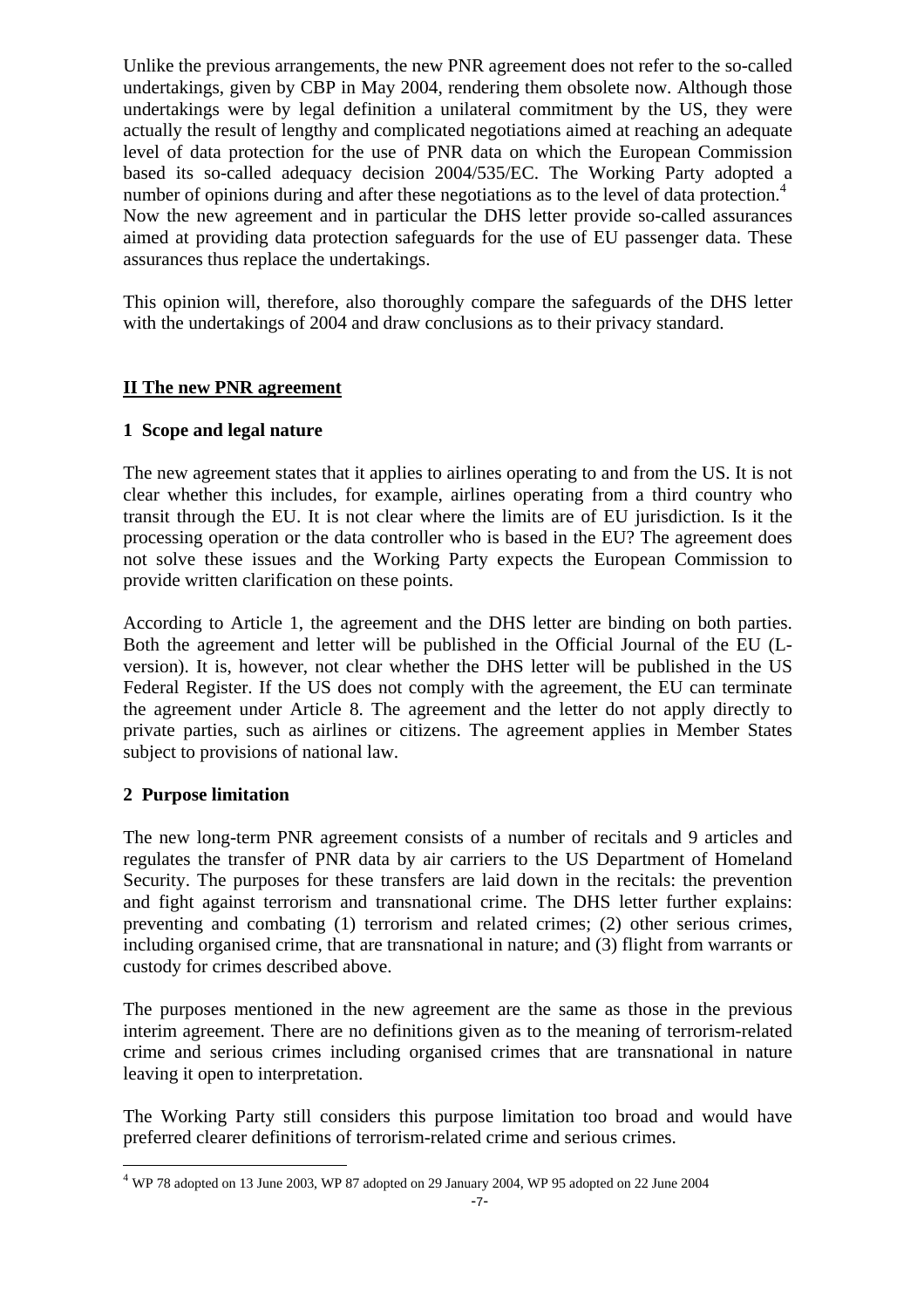According to the DHS letter, PNR data may also be used in other cases, namely where it is necessary for the protection of the vital interests of the data subject or other persons, which is in line with the former undertakings. PNR data may also be used in any criminal judicial proceedings which suggests that they may also be used in cases of petty crime or offences unrelated to terrorism or serious crimes that are transnational in nature. In addition to that they may be used in other instances as required by US law. This use of the PNR data was also mentioned in the 2004 undertakings. However, this was in relation to onward transfers. In the new agreement this has been given more prominence and included as a specific purpose, rather than as a consequence of onward transfer.

The Working Party is worried about this change in the purpose limitation, especially given it was already considered broad under the previous agreement. The Working Party expects written clarification from the Commission, specifying the circumstances under which the data can be used for other purposes than those mentioned under  $(1)$ ,  $(2)$  and  $(3)$ above.

### **3 Recipients of passenger data**

While the previous agreement listed in its recitals a limited number of units of DHS entitled to receive PNR data as well as the units not entitled to use passenger data (for example the US Citizenship and Immigration Services as well as the US Secret Services), the new agreement does not contain any such provision. It only states that DHS treats EU PNR data as sensitive and confidential under US law. Those units within DHS previously not clearly defined or even excluded from directly receiving PNR are no longer considered "third agencies" and are no longer subject to conditions governing the onward transfer of PNR data.

The Working Party regrets that the number of potential recipients has been largely increased and would have considered it important to restrict the number of units entitled to use PNR data to control the flow of data. It deems the current situation a significant weakening of the safeguards of the previous regulation.

#### **4 Onward transfers**

The onward transfer of PNR data to "third agencies" within DHS, to other US authorities and to foreign government authorities was exclusively regulated by the undertakings, while the previous interim agreement maintained the situation of the first PNR agreement of 2004.

The undertakings provided that EU PNR data could only be transferred to other government authorities including third country authorities on a case-by-case basis for the purposes of preventing and combating terrorism and related crimes, other serious crimes, including organised crimes that are transnational in nature and flight from warrants or custody for crimes mentioned here. Failure to respect the conditions for transfer could be investigated and reported by the DHS Chief Privacy Officer and could make the receiving authority ineligible for subsequent PNR transfers from CBP.

Although certain restrictions apply for the dissemination of PNR data according to Art. II of the DHS letter, the fact that more prominence has been given to broader purposes for which PNR data may be shared means that government agencies in charge of dealing with criminal cases other that those related to the fight against terrorism and related crimes are more likely to also receive and process PNR data. The same applies to cases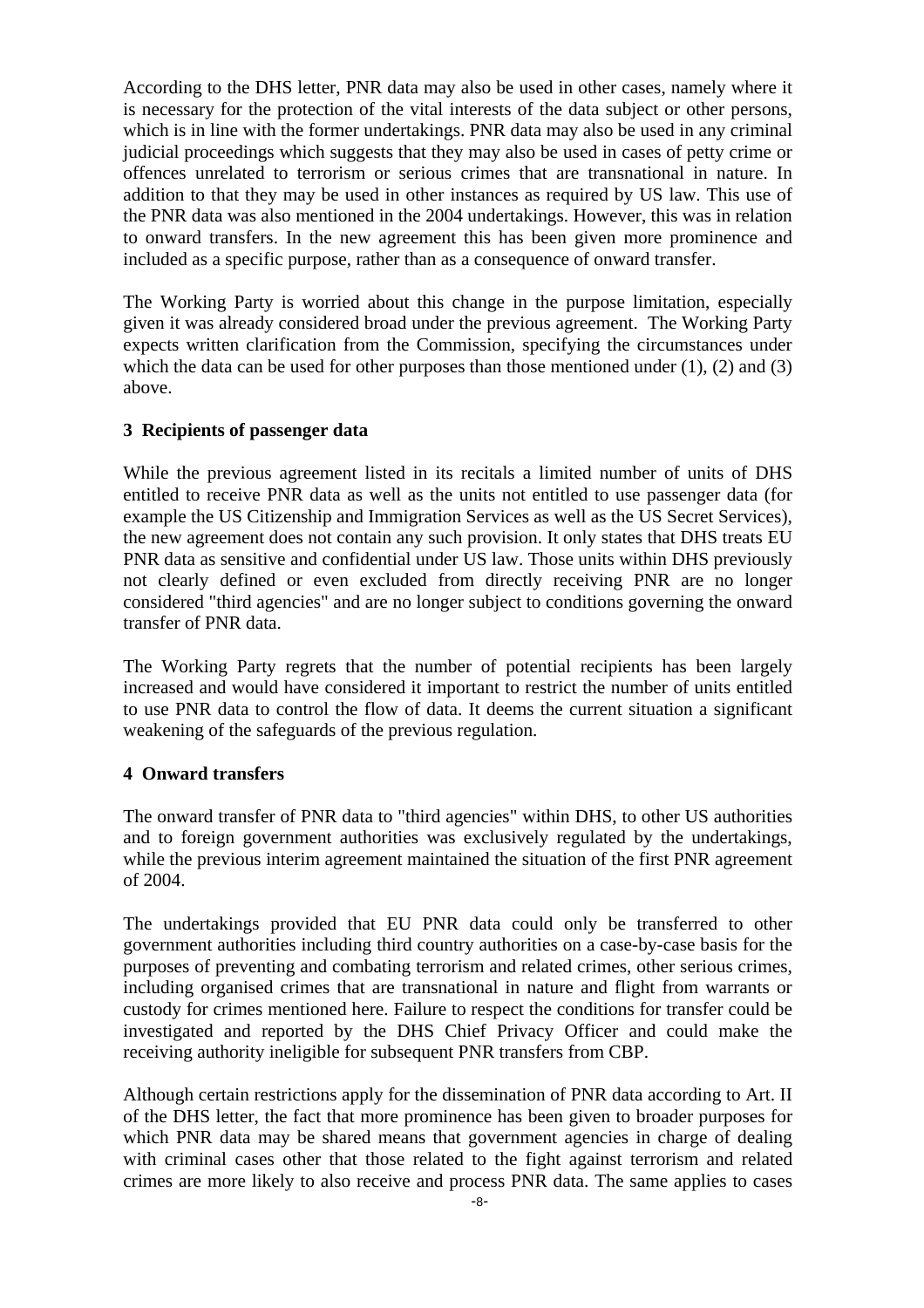where PNR data are necessary in other cases required by US law. There is no longer any specific restriction that data could only be shared on a case-by-case basis, raising the question of whether bulk transfers are possible in the future.

As to the further dissemination of PNR by "third agencies" to other agencies, DHS was considered the owner of the data under the previous agreement and any such disclosure was only permissible with the express prior approval of CBP to control the flow of data. As this useful restriction has been eliminated, concerns arise as to data quality and retention periods once personal information is transferred by a third agency to other recipients. It is no longer clear who can be held responsible for the processing and further dissemination of these data.

The data protection safeguards contained in the new agreement are much less stringent by enlarging, on the one hand, the list of potentially eligible agencies and, on the other hand, by rendering the transfer to other agencies easier.

As to the dissemination of PNR data to third country authorities, the former safeguards of the undertakings restricting the transmission to a case-by-case basis no longer apply either. A level of data protection assumed to be comparable to that of DHS makes third countries eligible for the exchange of personal data. In this context it has also to be questioned how onward transfers of data are controlled once the third country is in possession of the data.

### **5 Data elements**

The list of data elements mentioned in attachment A of the US undertakings of May 2004 has been revised by the new agreement and is now mentioned under Article III of the DHS letter.

The previous arrangement listed 34 individual elements to be transferred as far as they are contained in the airlines' reservation systems. The new agreement cites 19 types of PNR information grouped into sets giving the impression that the amount of transferable data has been markedly reduced. Indeed, the new list does not contain the data element "go show information" as required under the former agreement, but mentions all other 33 data elements of the previous list albeit in a sometimes slightly different form.

In addition, the new list indicates data elements previously not included in the list and so extends the scope of information DHS requires. This is true for a number of data elements.

a Data element 5 (available frequent flyer and benefit information): While the previous agreement limited the frequent flyer information to miles flown and address(es), the new agreement adds details such as the frequent flyer number, free tickets etc to be transmitted as well. The previous agreement did not require any benefit information.

b Data element 7 (all available contact information): Although this data element puts together the previous data elements: address (6), billing address (8), contact telephone numbers (9) and email address (17), it cannot be excluded that additional information will be provided as well, for example, the email address of the employer.

c Data element 15 (all baggage information): While the previous agreement required only information on the bag tag numbers, from now on any additional details related to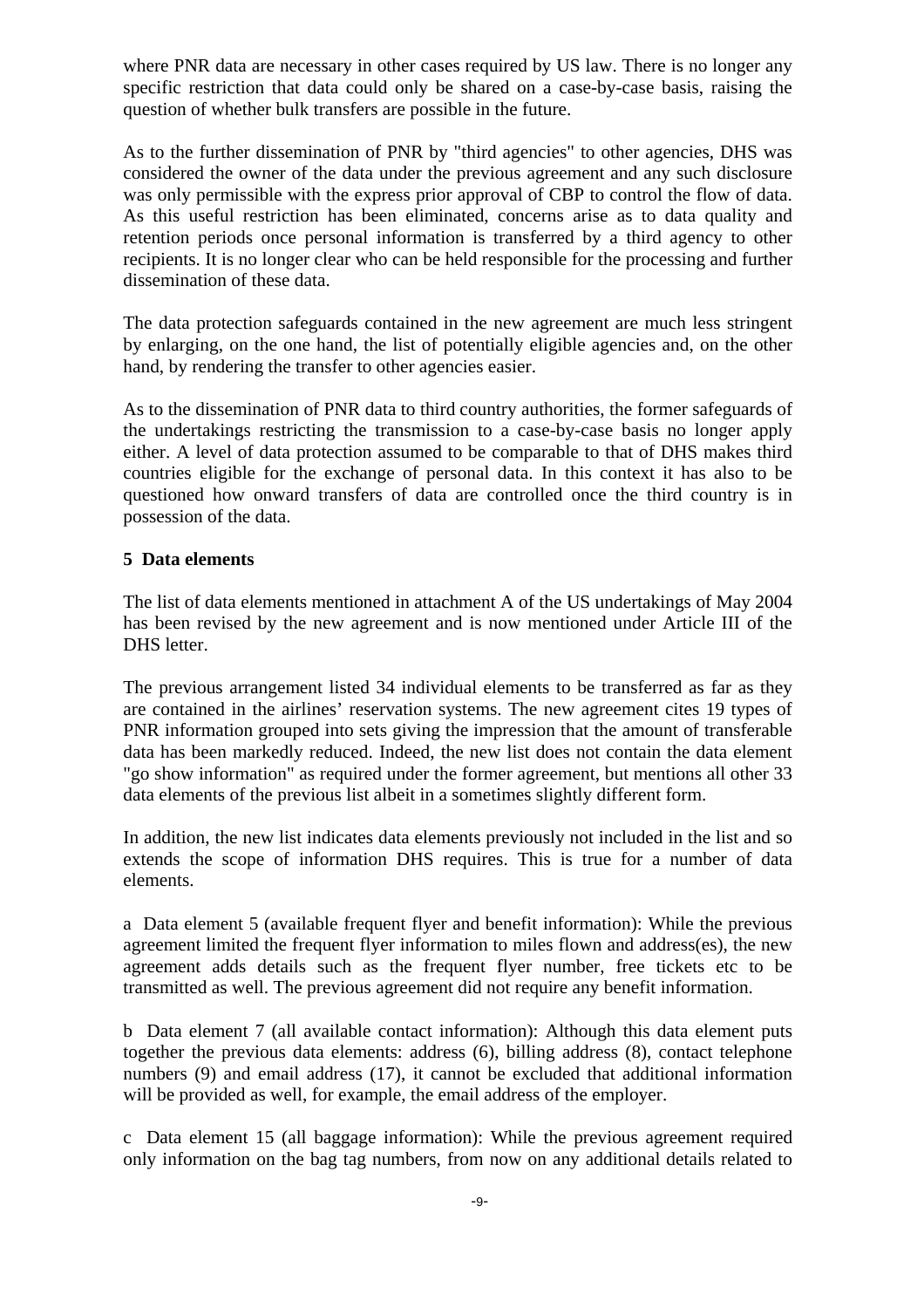the luggage of a passenger, such as the number or size of bags (bulk luggage) must be revealed, so extending again the scope of the previous agreement.

While the Working Party has actively advocated the reduction of data elements considered adequate in the fight against terrorism and related crime, $<sup>5</sup>$  the new agreement</sup> extends the list of data elements by asking for more information on the data subject. This can by no means be justified and must be considered disproportionate.

### **Personal data of third persons**

It also has to be mentioned that under the previous agreement DHS might have asked for information not related to the data subject but to third parties, for example, in the case of billing address, email address, travel agent, received from information etc. The new agreement does not only require more details on the passenger, but also on third parties, for example, when asking for benefit information if contained in the airlines' reservation systems.

The Working Party is concerned at this development because the third party is most likely not aware of the transfer of personal data to DHS let alone their data protection rights in such a case. For that reason the third party cannot exercise their rights conferred on the data subject according to the agreement.

#### **Additional data**

Furthermore, it has to be said that according to Art. III, section 3 of the DHS letter additional data elements other than those mentioned in the list but likewise contained in the airlines' reservation systems may be used by DHS in exceptional cases, so enlarging the scope of data elements significantly. The Working Party maintains that there are other legal channels developed under the third pillar<sup>6</sup> to have access to personal information in such exceptional cases without compromising the privacy of passengers. The Working Party is also concerned about the statement that DHS will inform the European Commission if it has used such data "normally within 48 hours". This implies DHS discretion on when and whether to inform on this matter.

It remains to be seen how DHS will retrieve such additional data elements contained in the airlines' reservation systems once the mode of transmission has changed from a "pull" system to a "push" system. The precise arrangements are not regulated by the new PNR agreement and it seems that even in case of an active "push" system a "pull" system will be maintained in such exceptional circumstances. Therefore, the Working Party expects written clarification from the European Commission explaining how this exceptional "pull" will work, including how control will be exercised over these exceptional powers in the jurisdiction of the EU.

#### **6 Analytical information**

 $\overline{a}$ 

Art. IX of the DHS letter states that DHS will encourage the transfer of analytical information flowing from PNR data by competent US authorities to police and judicial authorities of the Member States and, where appropriate, to Europol and Eurojust.

<sup>5</sup> WP 78 "Opinion 4/2003 on the Level of Protection ensured in the US for the Transfer of Passengers' Data" adopted on 13 June 2003

<sup>&</sup>lt;sup>6</sup> Agreement on extradition between the EU and the US and the Agreement on mutual legal assistance between the EU and the US, both signed on 25 June 2003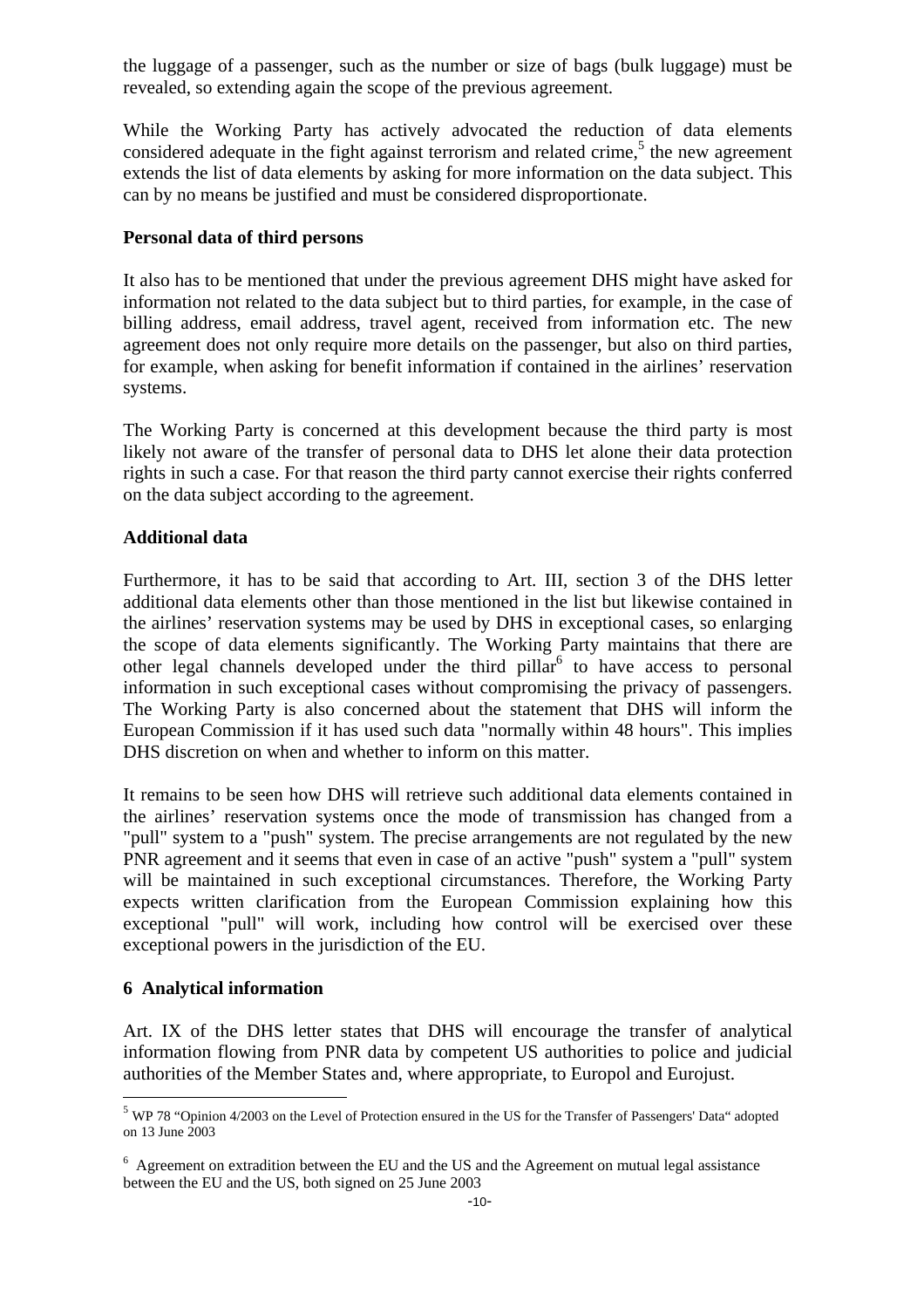It is unclear what this analytical information will contain and whether it will include personal data.<sup>7</sup>

Article IX equally addresses DHS' expectation that the EU and its Member States will encourage their competent authorities to reciprocate and provide analytical information flowing from PNR data to DHS and other US authorities. Such a transfer of data to the United States is not covered by the new agreement since the agreement is limited to the transfer of PNR data contained in the reservation systems of the airlines.

Analytical information does not form part of the list mentioned under Article III of the DHS letter which exhaustively lists all transferable data elements. Depending on the nature of the analytical information, a direct exchange of analytical information with other US agencies would considerably enlarge the scope of the list of data elements rendering its exhaustive character obsolete. An exchange of such information should be addressed by other legal instruments but is currently not covered by the agreement. For that reason it is clear to the Working Party that this expectation, as mentioned in the DHS letter, has no legal basis and calls into question its legal value.

# **7 Method of transfer of PNR data**

As in the previous agreement it is foreseen to come to a "push" system for the transmission of PNR data at a later stage, however, only for those air carriers complying with DHS' technical requirements. Otherwise PNR data will continue to be pulled by the US authorities.

In the past the European air carriers invested heavily in a "push" system and confirm that such a system is currently technically feasible. Their efforts were to meet the original deadline imposed by the 2004 undertakings of end December 2006. It has to be pointed out again at this stage that from a data protection point of view a "push" system is the only acceptable way of transferring personal data and that any further delay raises the question of whether DHS really intends to change the current practice. The Working Party, with reference to its previously issued opinions, notes with great concern that the implementation of a "push" system has been delayed since the signing of the first PNR agreement in May 2004. The Working Party expects the European Commission to provide assurances that the deadline which is now set for 1 January 2008 will not be postponed again, for example, due to discussions on requirements. It equally expects clarification from the Commission on which are the 13 airlines that, according to Article VIII of the US letter, already push the data and what requirements they are subject to.

It remains worrying to learn that the move to a functioning "push" system depends unilaterally on DHS' discretion and that the new agreement does not foresee a mutually agreed way to quickly implement a "push" system, nor a mechanism aimed at tackling unresolved problems. Since the air carriers are directly affected by the technical specifications on how they are supposed to transfer PNR data they should be heard as well, and their concerns must be addressed by both contracting parties. Allowing one party to be able to unilaterally decide on what technical requirements are necessary for a change from a "pull" to a "push" system jeopardises the eventual transition to a "push" system.

As to the number of "pushes", the side letter only refers to updates considered necessary without indicating how often air carriers are required to transfer data after the initial push

 $\overline{a}$ <sup>7</sup> WP 136 "Opinion 4/2007 on the concept of personal data" adopted on 20 June 2007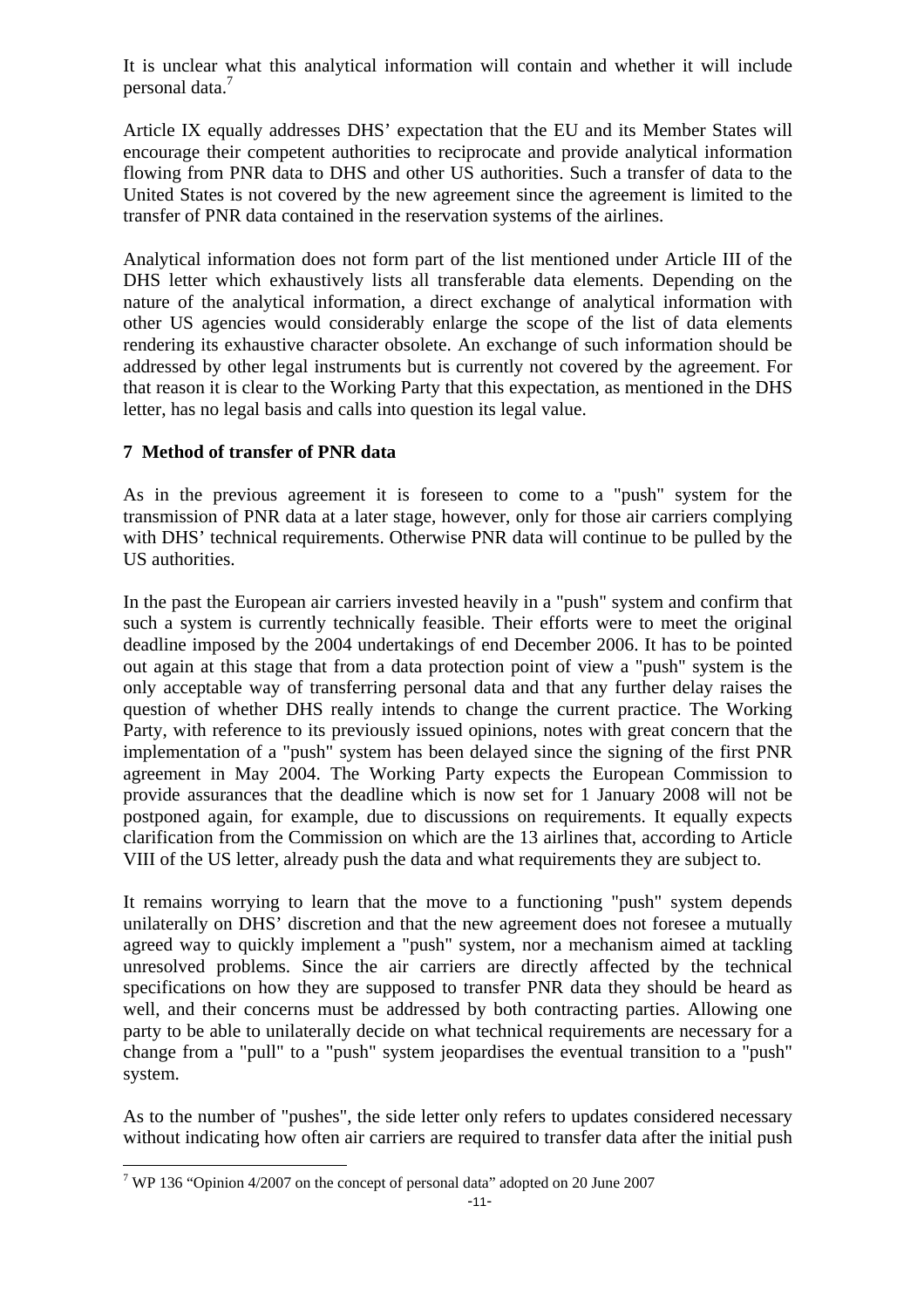72 hours prior to the departure. The Working Party is of the view that this decision should not be left to DHS' discretion as updates have to be proportionate taking into account the privacy implications for travellers and the financial aspects for air carriers. A mutually acceptable solution should be found as this is preferable to a one-sided decision. In addition neither the agreement nor the DHS letter provide for any reference to a limitation of push requests prior to 72 hours.

## **8 Sensitive data and filtering**

Closely related to the question of how to transfer PNR data is the issue of filtering passenger data (Art. III of the DHS letter).

One of the main principles of data protection is the controller's responsibility for the processing of personal data, such as is enshrined in Directive 95/46/EC (Art. 2 d) in combination with Art. 6 (2) which set out that the person or institution who determines the purposes and means of the processing is considered the controller and so responsible for the data. Similar provisions can be found in Art. 2 (d) and Art. 5 of Convention 108. In the case of passenger data, it is the airlines who collect data and process them for their own business purposes. For that reason it should be up to them to determine that only those data listed in the agreement and DHS letter are transmitted to DHS. The list of PNR data to be transferred as outlined in Article III of the DHS letter does not include any sensitive data. However, sensitive data may be included in data fields listed under no 17 "general remarks, OSI, SSI and SSR" and no 19 "all historical changes to the PNR". As sensitive data are not part of the list of transferable data elements, DHS undertakes to filter them out. It should, however, be the controller's responsibility to filter all data before transmitting them in a "push" system to avoid a transfer of data not covered by the agreement, including sensitive data.

The Working Party considers it contrary to data protection principles that the new agreement absolves the data collectors of responsibility, leaving it up to DHS to filter certain data out. This is even more relevant for sensitive data which will be excluded from processing. However, according to the new agreement DHS may even use sensitive data in its possession where it needs this information in exceptional circumstances.

Although DHS commits to maintain a log of access to any sensitive data and to delete them within 30 days once its retention is no longer required, questions remain over the means how to control the use and the flow of data once DHS has disseminated sensitive data to other domestic or foreign agencies and DHS is no longer the owner of such data.

It must also be noted that sensitive data as defined in Convention 108 or in the Directive will be identified by DHS in consultation with the European Commission. As the notion and relevance of sensitive data might change over time, it is necessary to continuously identify new relevant sensitive data and to subject them to a regular review in close cooperation with data protection authorities and the airline industry to keep the list up to date. This issue remains unaddressed in the new agreement. The Working Party expects to be involved in any discussions as to the definition of sensitive data.

### **9 Data retention**

The new agreement does not contain any provision governing the retention period of PNR data stored by DHS. The retention regime, however, is governed by Article VII of the DHS letter making a distinction between an active analytical database where data are stored for a period of 7 years, so doubling the previous retention period, and a dormant,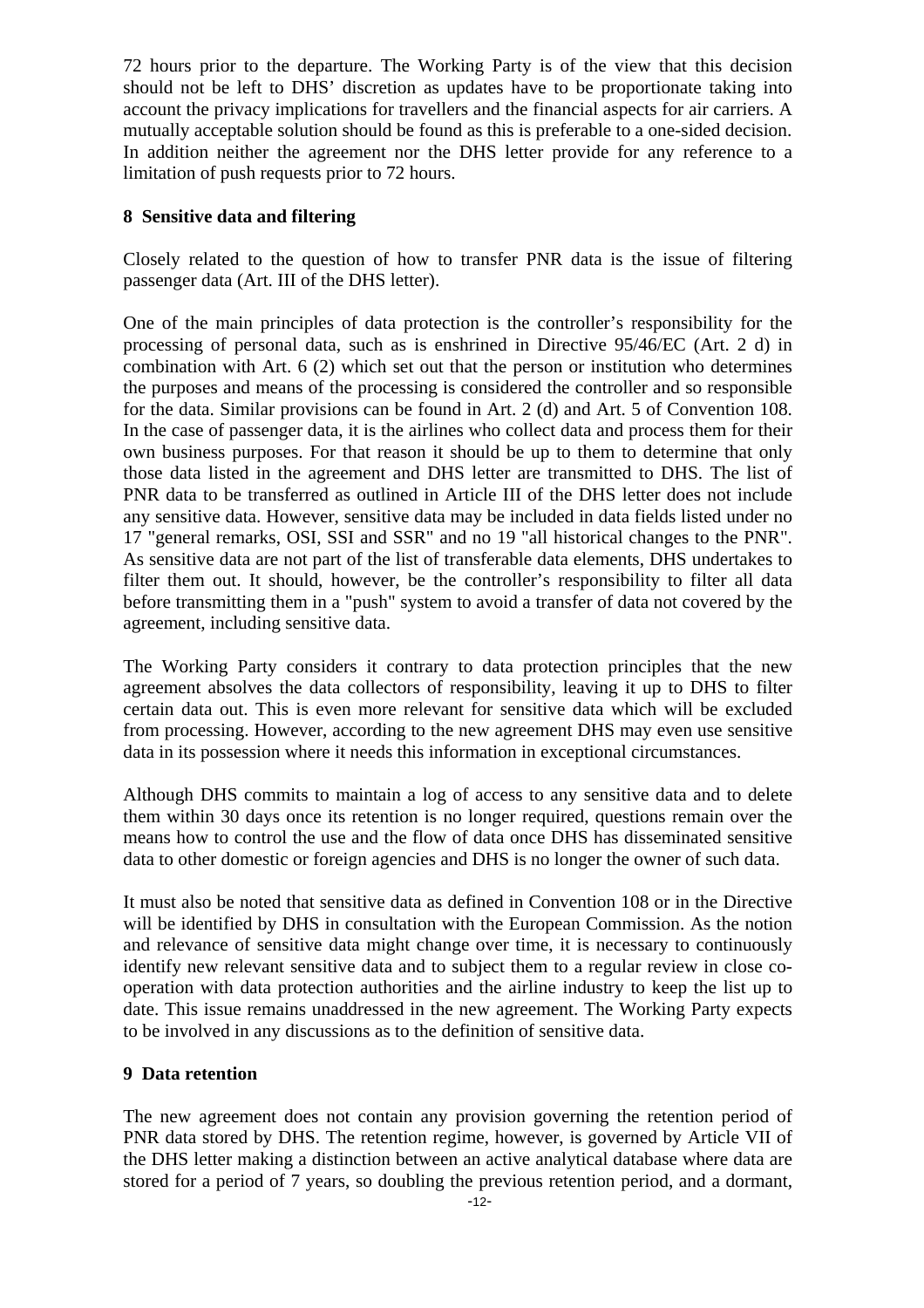non-operational status for an additional 8 years. The 2004 undertakings did specify that data would be transferred to a deleted record file for 8 years, but this only applied to a very limited amount of data that had been manually accessed in the initial 3.5-year period.

From a data protection point of view there is no difference between active and so-called dormant periods of access. As long as personal data are accessible, albeit in only very limited and restricted cases during a dormant period, they remain available in a database and can be accessed and processed by DHS. For that reason the retention period has effectively been extended from 3.5 years to 15 years.

Even this period cannot be considered definite, as the DHS letter goes even further by stating that DHS expects that PNR data shall be deleted at the end of this period and that questions of whether and when to destroy PNR data will be addressed during future discussions, which suggests that the retention period might be extended even further, which is highly worrying and not compatible with recognised privacy standards, such as Art. 5 (e) of Convention 108 and Art. 6 (e) of the Directive.

The Working Party has already considered a 3.5-year retention period disproportionate in the light of the purposes for which passenger data are stored. No operational evidence has been provided that the existing period was necessary (as required by Article 8 of the European Convention of Human Rights), or that it was too short.

Furthermore, the DHS letter sets out that PNR collected under the previous agreement are now subject to the same long-term retention period as data collected under the new agreement. This is contrary to the US undertakings given in May 2004 which provided for a general, mutually agreed storage period of 3.5 years. DHS has unilaterally extended the retention period of those PNR collected under the first PNR agreement (from 28 May 2004 to October 2006). Any data transferred to DHS during that period were transmitted on the understanding that they be destroyed after 3.5 years unless they had been manually accessed. This principle is now overruled by the DHS letter and the DHS' unilateral extension of the period without persuasive evidence is not acceptable.

### **10 Joint review**

According to Art. 4 of the new agreement and Art. X of the DHS letter the contracting parties will periodically review the implementation of the agreement, the DHS letter and US and EU PNR policies and practices with a view to mutually assuring the effective operation and privacy protection of their system. In addition, the DHS letter outlines that during a review any instances in which sensitive data were accessed will be reviewed as well. The review team will comprise the Secretary of Homeland Security and the Commissioner for Justice, Freedom and Security, or such mutually acceptable official as each contracting party may agree to designate. The EU and DHS will mutually determine the details of the reviews.

In comparison with the provisions of the undertakings, the data protection standard related to independent oversight has been considerably weakened.

First of all the undertakings foresaw a joint review on a regular annual basis or more often if agreed by the parties. Under the new agreement it is not clear how often the envisioned review will take place or whether it will take place at all. The DHS letter does not specify a concrete date for a review nor gives any indication when to start with the preparation of the review.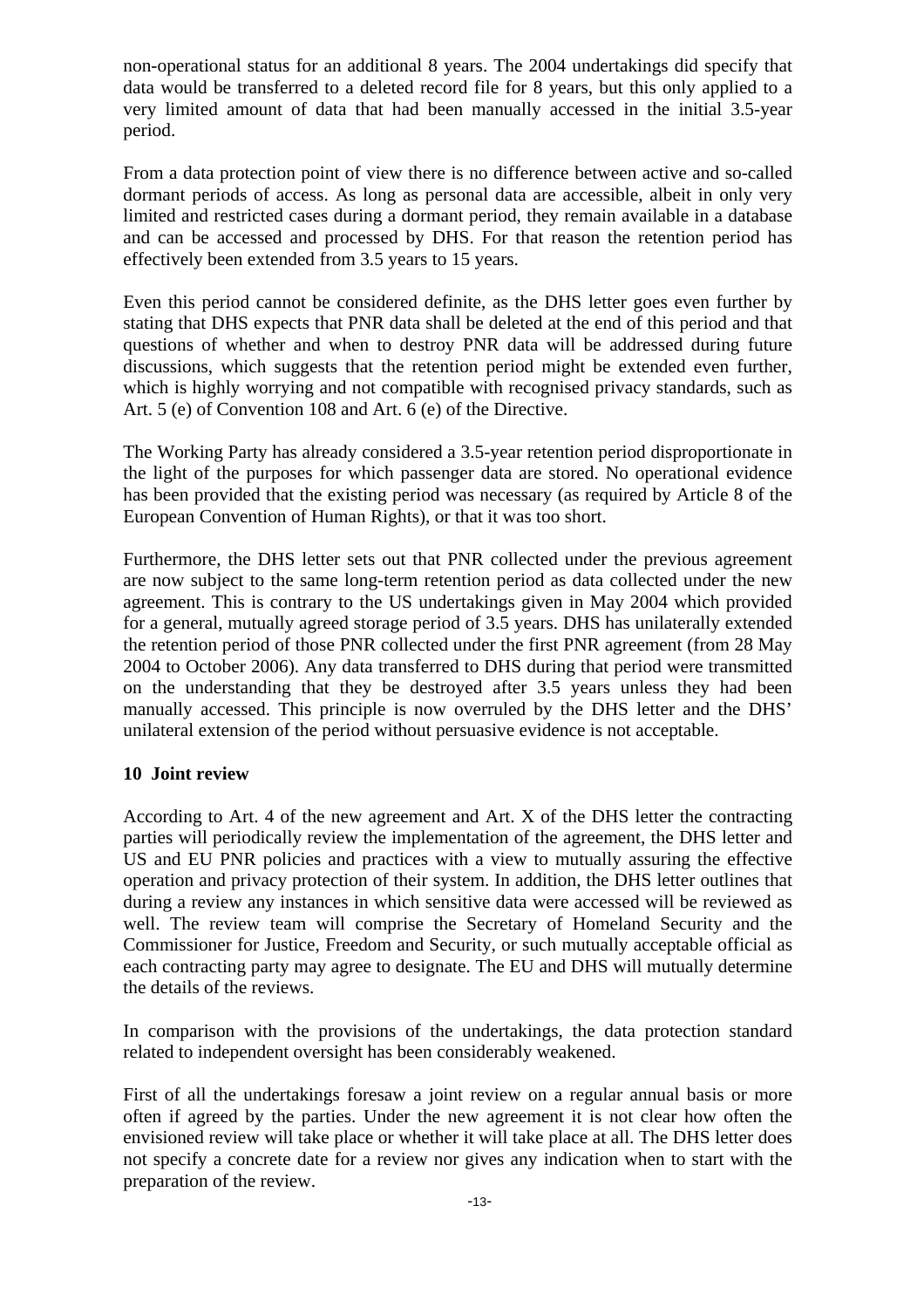Secondly the DHS letter no longer mentions that the contracting parties must be assisted, in the review process by independent representatives of European law enforcement and/or authorities of the Member States. Independent expertise and oversight in data protection is one of the main pillars of effective privacy protection making sure that shortcomings are properly addressed and that the data subjects' concerns are heard.

Given that one review jointly organised by the contracting parties comprising the independent data protection authorities took place under the first PNR agreement and can be considered a success, the Working Party stresses again the importance of the DPAs being fully involved in any future review. Any lack of independent participation potentially weakens the data protection safeguards for passengers. For that reason the Working Party expects to be involved in the preparation, as well as the actual carrying out of the joint review. It expects the Commission to give urgent written clarification on when and how the review process will be prepared and carried out.

Another problem arises from the fact that a review will take place only if both parties mutually agree on the details of the review. The result is that if the parties cannot agree, or one party unilaterally obstructs the review, it will not take place at all, which effectively means that outstanding issues will not be dealt with properly. The new agreement does not provide for a mechanism intended to resolve such conflicts and gives extensive power of discretion to each party to influence the details of a review and to shape it according to its intentions. The Working Party expects the Commission to clarify this issue as well, also given the fact that no joint review took place under the PNR interim agreement because the contracting parties could not agree on the details for such an exercise.

### **11 Rights of data subjects including redress**

The data protection safeguards regarding the transfer and processing of PNR data by US authorities are not part of the agreement itself but are contained in the accompanying DHS letter explaining the assurances DHS wants to give to the travelling public.

Although the agreement and DHS letter are considered to be legally binding, the letter remains vague in many details, as explained in this opinion, and when it comes to the implementation of the assurances much is left at their discretion, for example, the move from a "pull" to a "push" system and the 15-year retention period. The question arises as to how the assurances of the DHS letter can be legally enforceable if so many details are left open. For that reason the Working Party is of the view that the legal safeguards given in the DHS letter are much weaker than under the previous agreement.

Although Art. V of the DHS letter refers to enforcement measures available to the travelling public, it remains unclear whether the DHS letter will be published in the Federal Register and can form a legal basis for the enforcement of data protection rights in the US. The Working Party, therefore, calls on the European Commission to promote the letter being published in the Federal Register.

Having said that, the Working Party appreciates the fact that DHS has made a policy decision to extend administrative Privacy Act protections to passengers who are neither US citizens nor legal residents in the US. So non-US citizens are no longer discriminated against, reflecting the universal right to data protection. While this is positive step, much work still needs to be done to make sure that these rights can be exercised in practice and this is where national data protection authorities have a role to play.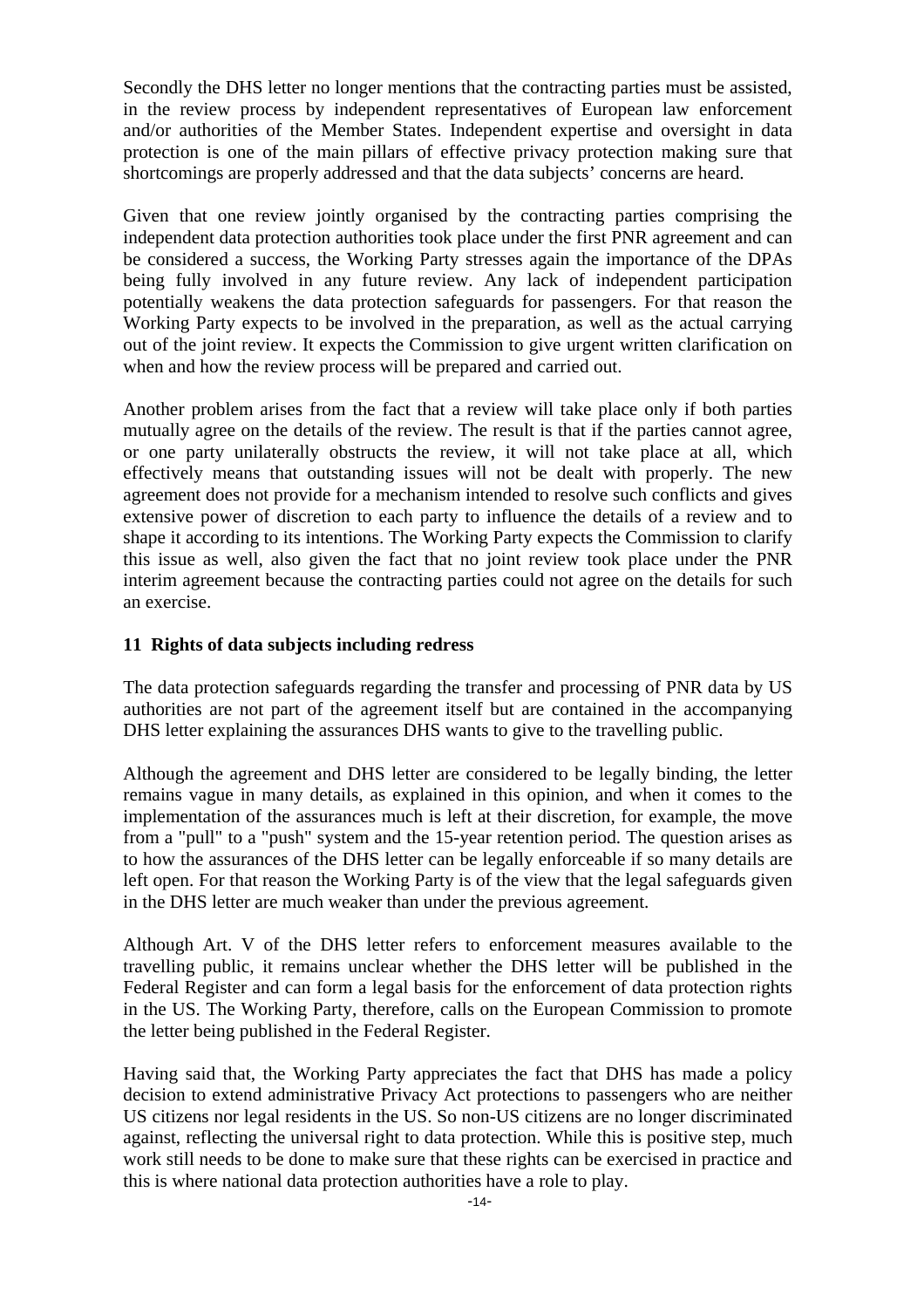It also welcomes that the US together with the EU will promote greater visibility for notices describing PNR systems to the travelling public and encourages the air carriers to incorporate these notices in the official contract of carriage. This provision of the new agreement will certainly enhance transparency by informing transatlantic passengers about existing rights and redress mechanisms.

The Working Party representing the national data protection authorities has been instrumental in drafting and promoting the current passenger notices used by airlines and expects to continue this important work in the future.

### **12 Impact of the agreement on any EU PNR regime**

Art. 5 of the new agreement and Article IX of the DHS letter (on reciprocity) contain an ambiguous statement about the US side's expectations of the data protection measures applied to both the US and any future EU PNR regime. While it is expected that this means that the US does not expect lower standards in a future EU PNR regime than the ones in the new agreement, it could also be interpreted as meaning that the DHS are asking the EU not to put in place higher data protection standards in an EU PNR regime, or they will suspend the agreement. This would be a very worrying development and may affect the EU efforts to guarantee a high level of data protection in any future EU PNR regime. It is essential that the European Commission provides written clarification on the precise substance of this point.

It should also be noted that the article on reciprocity is unbalanced since the United States are only obliged to "actively promote" compliance by US airlines, whereas the European Union shall ensure such compliance.

# **III Conclusion**

 $\overline{a}$ 

The Working Party acknowledges that a new long-term PNR agreement with the United States has been struck on the transfer of PNR data to the DHS. The Working Party considered it of utmost importance to have such an agreement in place to avoid legal uncertainties for Member States, air passengers and air carriers alike.

The Working Party appreciates that DHS will enhance the transparency of data procession by promoting the information notices to passengers. The Working Party recalls that it has in the past consulted with the chief privacy officer of DHS on this issue and has subsequently adopted two opinions<sup>8</sup> to give guidance to air carriers and to raise awareness among the travelling public. The Working Party also welcomes the fact that a DHS policy decision extends the privacy protection to non US-citizens previously not covered by the PNR agreement.

It regrets, however, that these minor improvements are significantly outweighed by the overall reduction of the level of data protection. The assurances given in the DHS letter are much weaker than those given in the undertakings. It also regrets that the EU deemed

<sup>&</sup>lt;sup>8</sup> WP 97 "Opinion 8/2004 on the information for passengers concerning the transfer of PNR data on flights between the European Union and the United States of America" adopted on 30 September 2004

and WP 132 "Opinion 2/2007 on information to passengers about transfer of PNR data to US authorities" adopted on 15 February 2007 and a "Short notice for travel between the European Union and the United States"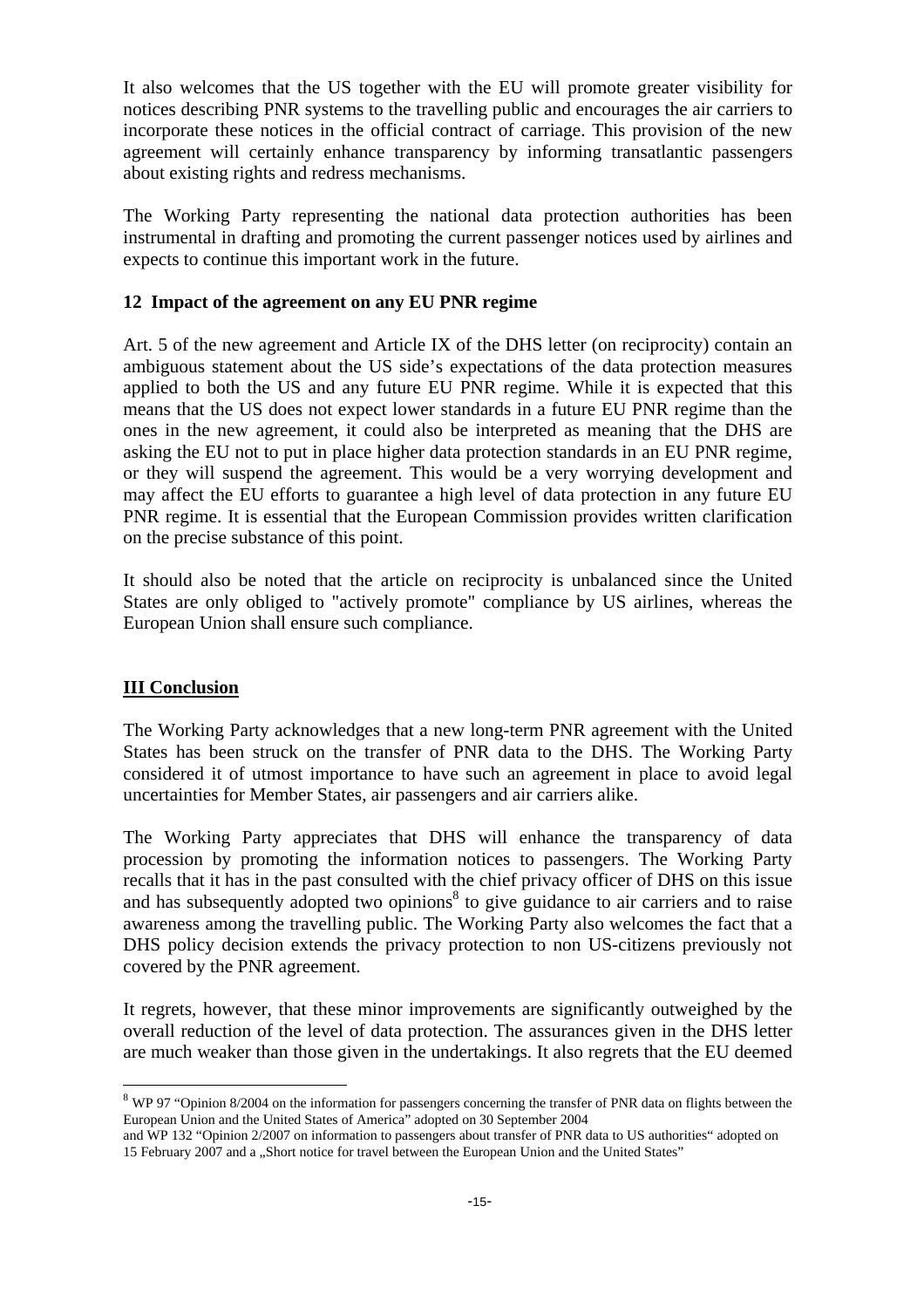the agreement adequate in terms of data protection safeguards without consulting any established data protection body for advice, despite the fact that the agreement will have to be implemented by the Member States in close co-operation with the national supervisory authorities.

The Working Party considers the purposes for which passenger data are being transferred too broad and regrets that the purposes are wider than those recognised by data protection standards, and the broad exceptions to these purposes are not sufficiently specified. The Working Party is concerned at the fact that the potential receiving agencies within DHS appear to have been greatly enlarged and that there is no clear list of all those entities within DHS entitled to access PNR data.

Regarding the method of transferring PNR data, the Working Party notes with great concern that the implementation of a "push" system has been delayed since the signing of the first PNR agreement in May 2004, and must not be postponed again. The Working Party does not agree with the provision of the new agreement that the move from a "pull" system to a "push" system can only be implemented at the discretion of DHS without taking into account the legitimate rights of the air carriers concerned. This also applies to the amount of "pushes" which remains at the discretion of DHS. A privacy enhancing solution must be achieved in a mutually acceptable and economically viable way which does not discriminate against others, in particular EU airlines.

Given that the retention period has been significantly extended and that also the list of data elements has been enlarged, likewise the safeguards given in the previous undertakings have been considerably weakened. The fact that the filtering of sensitive data continues to be done by DHS and that DHS may use sensitive data in exceptional cases is not in line with accepted data protection standards, such as those of Convention 108 and the Directive.

The Working Party stresses the need for DPAs to be fully involved in any independent review, both in the preparation and in carrying it out. Clarification is needed from the European Commission on when and how the review process will be prepared and carried out.

There is no legal basis for the transfer of analytical information and the legal value of DHS' expectation in this regard remains questionable.

Finally, the Working Party does not overlook the fact that the new PNR agreement contains some minor improvements in comparison with the previous accord but it is clearly disappointed at the inadequate data protection standard of the new PNR agreement. The new agreement does not even preserve the level of privacy protection of the previous agreement which was already considered weak by the Working Party in its previous opinions.

The new PNR agreement as analysed in this opinion does not compare favourably with accepted data protection standards, such as those of Convention 108 and of the Directive. It will cause understandable concern for all transatlantic travellers who are worried about their privacy rights.